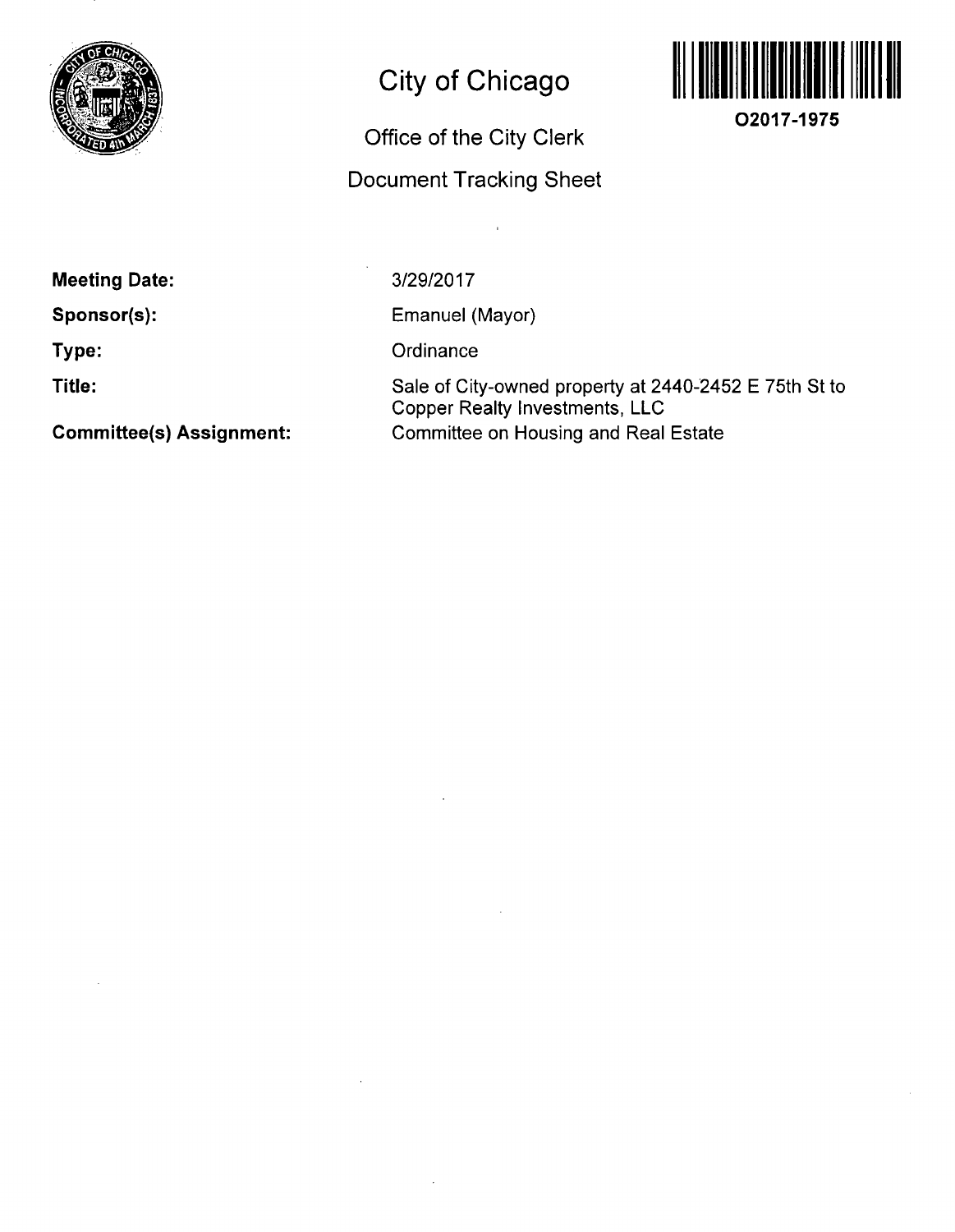

#### OFFICE OF THE MAYOR

CITY OF CHICAGO

RAHM EMANUEL MAYOR

March 29, 2017

# TO THE HONORABLE, THE CITY COUNCIL OF THE CITY OF CHICAGO

Ladies and Gentlemen:

At the request of the Commissioner of Planning and Development, I transmit herewith ordinances authorizing sale of city-owned property.

Your favorable consideration of these ordinances will be appreciated.

Very truly yours,

manuel

Mayor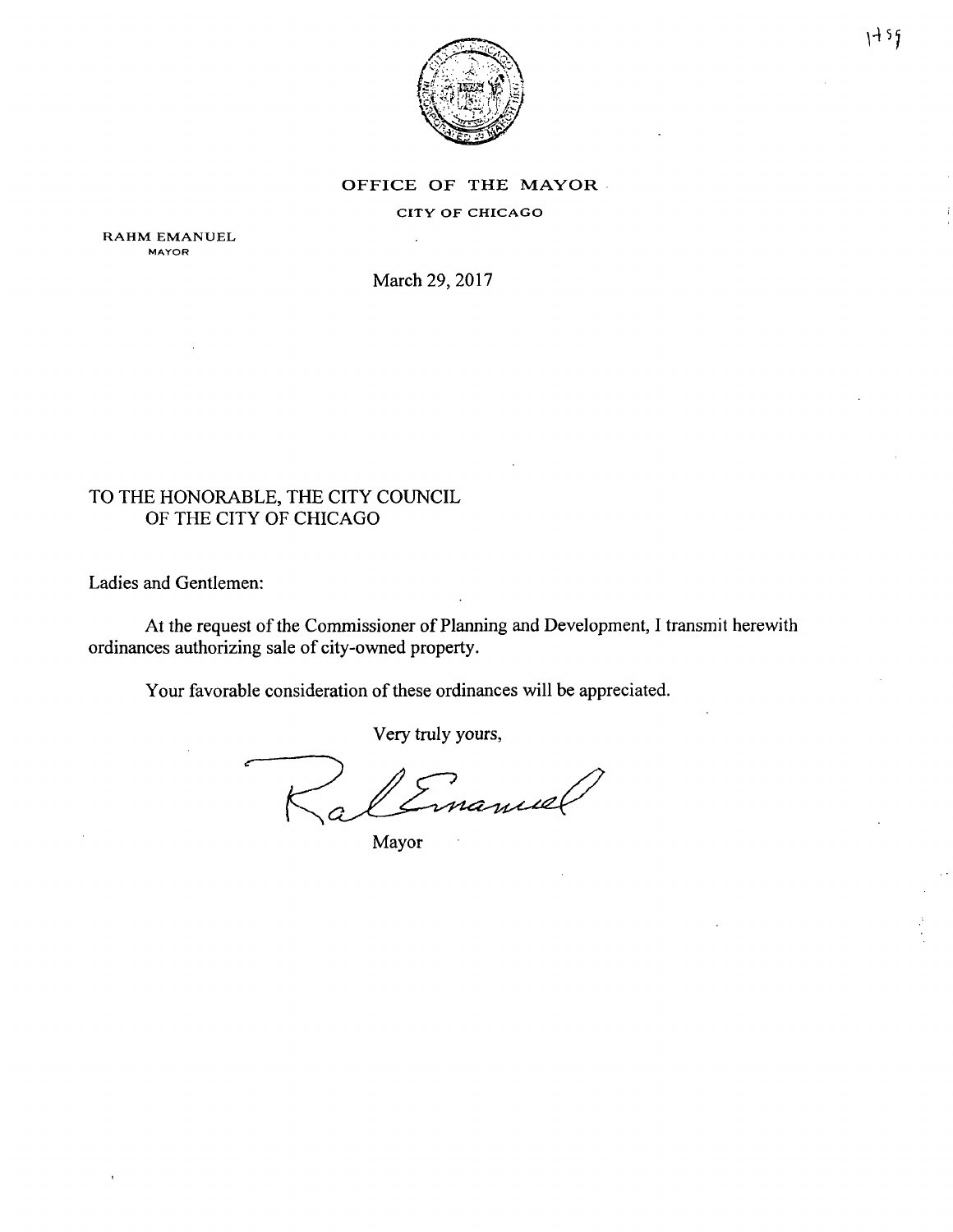#### **ORDINANCE**

r,

WHEREAS, the City of Chicago ("City") is a home rule unit of government by virtue of the provisions of Article VII, Section 6(a) of the Constitution of the State of Illinois of 1970 and as such may exercise any power and perform any function pertaining to its government and affairs; and

WHEREAS, the City Council of the City ("City Council") by ordinance adopted May 20, 1992 and published in the Journal of the Proceedings of the City Council of the City ("Journal") for such date at pages 16333 - 16335, established the Chicago Abandoned Properties Program ("CAP Program"), pursuant to which the City has acquired numerous abandoned properties either through statutory abandonment proceedings, or through the foreclosure of municipal liens, and conveyed such abandoned properties to developers for rehabilitation, and worked with such developers to successfully rehabilitate such abandoned properties; and

WHEREAS, the City Council, by ordinance adopted February 6, 2008 and published in the Journal for such date at pages  $20654 - 20657$ , renamed the CAP Program as the "Preserving Communities Together Program" (the "PCT Program") and expanded the acquisition authority for such program; and

WHEREAS, there are a substantial number of abandoned, deteriorated and dangerous buildings in the City which threaten the health, safety, economic stability and general welfare of the citizens of the City, and which are the subject of certain housing court proceedings; and

WHEREAS, the City has created the PCT Program to help abate the dangers posed by abandoned, deteriorated and dangerous buildings in the City through the acquisition and subsequent conveyance ofthe buildings to parties who have proposed to rehabilitate them; and

WHEREAS, the City is the owner of the property commonly known as 2440-52 E. 75th Street/7445-47 S. Phillips Avenue, Chicago, Illinois, and legally described on Exhibit A hereto (the "Propertv"). which is improved with a mixed-use building with five (5) commercial units and twelve (12) residential units ("Building") in need of substantial repair and is qualified to be included in the PCT Program; and '

WHEREAS, Copper Realty Investments, LLC  $-75<sup>th</sup>$  Street Series, an Illinois limited liability company (the "Developer"), has proposed to purchase the Property from the City and rehabilitate the twelve (12) residential units in the Building for residential housing in accordance with the provisions of the PCT Program; the five (5) commercial units will be rehabilitated and remain commercial; and

WHEREAS, the Developer has further proposed to rent the twelve (12) rehabilitated residential units in the Building to residents with a household income, adjusted for family size, at or below eighty percent (80%) of the Chicago Primary Metropolitan Statistical Area median income, as determined by the U.S. Department of Housing and Urban Development, for a period of fifteen (15) years; and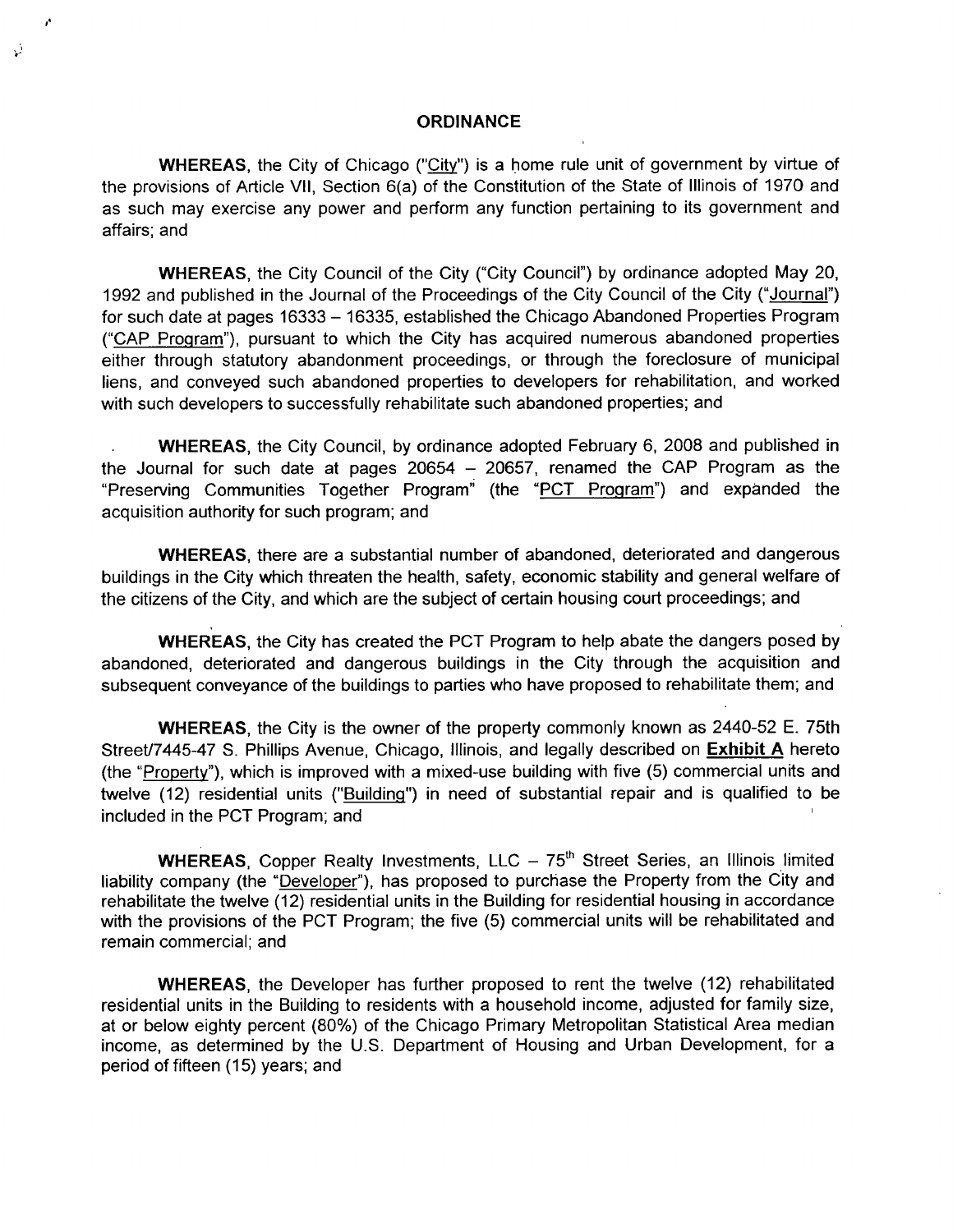WHEREAS, by Resolution No. 16-083-21, adopted by the Plan Commission of the City (the "Plan Commission") on September 15, 2016, the Plan Commission recommended the sale of the Property; and

WHEREAS, public notices advertising the intent of the City's Department of Planning and Development (the "Department") to enter into a negotiated sale with the Developer and requesting alternative proposals appeared in the Chicago Sun-Times, a newspaper of general circulation, on March 2, 9 and 16, 2017; and

WHEREAS, no alternative proposals have been received by the deadline indicated in the aforesaid notice; and

WHEREAS, the Department has reviewed the Developer's .application and has recommended that the City Council approve the conveyance of the Property to the Developer for the purposes of: (1) rehabilitating the Building in accordance with the provisions of the PCT Program; and (2) renting the twelve (12) rehabilitated residential units in the Building to residents with a household income, adjusted for family size, at or below eighty percent (80%) of the Chicago Primary Metropolitan Statistical Area median income, as determined by the U.S. Department of Housing and Urban Development, for a period of fifteen (15) years; now, therefore,

#### **BE IT ORDAINED BY THE CITY COUNCIL OF THE CITY OF CHICAGO:**

SECTION 1. The sale of the Property to the Developer for the sum of One Dollar (\$1.00), plus holding costs incurred by the City dunng its period of ownership of the Property, is hereby approved. This approval is expressly conditioned upon the City entering into an agreement for the Sale and Redevelopment of Land ("Redevelopment Agreement") with the Developer. The Redevelopment Agreement shall require that the twelve (12) residential units of the Building be rented affordably to residents with household incomes, adjusted for family size, at or below eighty percent (80%) of the Chicago Primary Metropolitan Statistical Area median income, as determined by the U.S. Department of Housing and Urban Development, for a period of fifteen (15) years. The Commissioner of the Department or any successor department thereto (the "Commissioner") or a designee of the Commissioner is each hereby authorized to negotiate and execute the Redevelopment Agreement with the Developer, and such other documents which may be required or necessary to implement the intent and objectives of the PCT Program, subject to the approval of the Corporation Counsel.

**SECTION 2.** The Mayor is authorized to execute, and the City Clerk or Deputy City Clerk is authorized to attest, a quitclaim deed conveying the Property to the Developer, or to a land trust of which the Developer is the sole beneficiary, or to a business entity of which the Developer is the sole controlling party, subject to the approval of the Corporation Counsel.

**SECTION 3.** If any provision of this ordinance shall be held to be invalid or unenforceable for any reason, the invalidity or unenforceability of such provision shall not affect any of the other provisions of this ordinance.

SECTION 4. All ordinances, resolutions, motions or orders inconsistent with this ordinance are hereby repealed to the extent of such conflict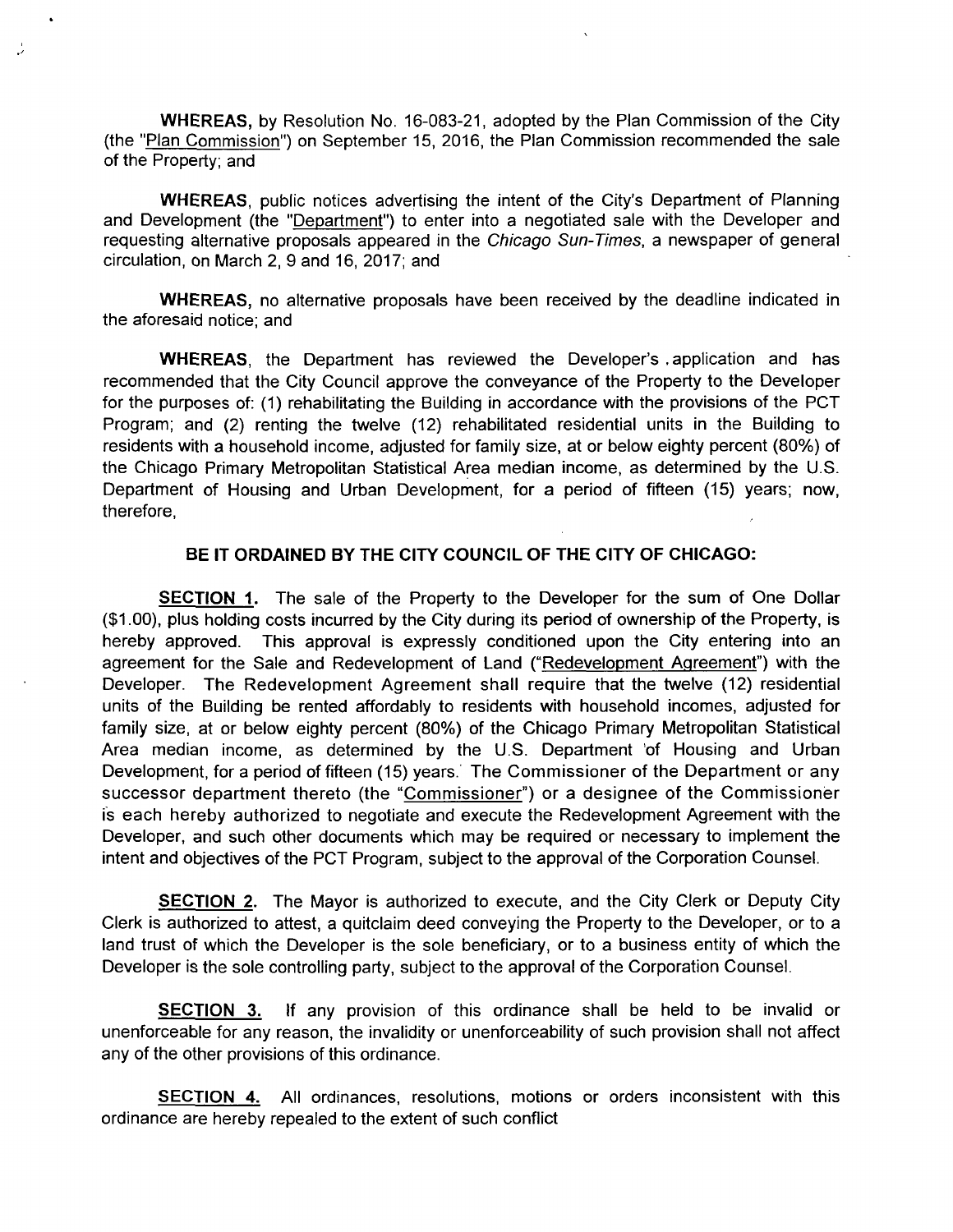**SECTION 5.** This ordinance shall take effect upon its passage and approval.

 $\hat{\mathcal{A}}$ 

 $\sim$ 

ż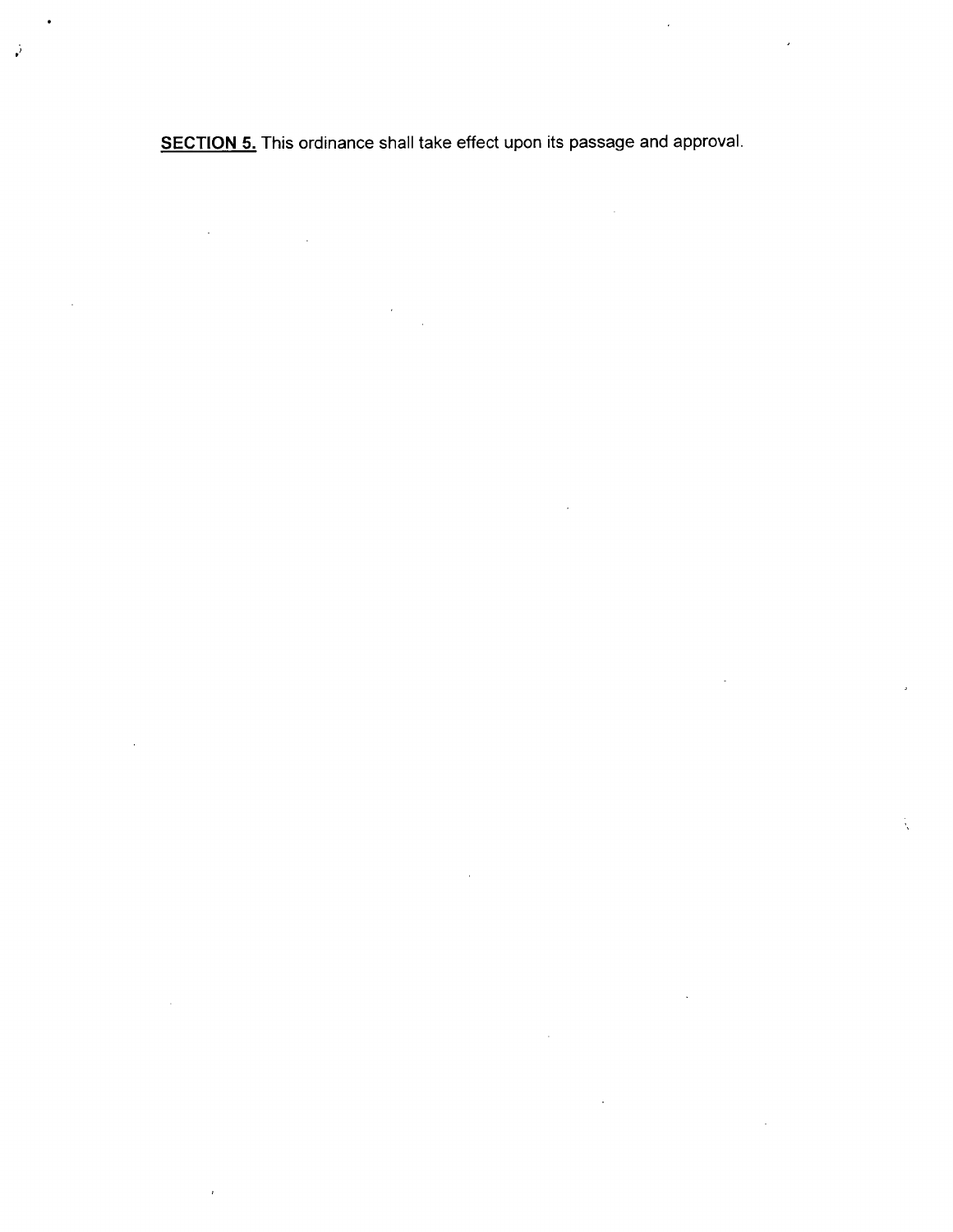# **EXHIBIT A**

#### **Legal Description**

(Subject to final titie and survey)

LOTS 25, 26, 27, 28 AND THE WEST 17 FEET OF LOT 29 IN HIGH RIDGE SUBDIVISION OF LOTS 41 TO 52, INCLUSIVE, IN THE FOURTH DIVISION OF SOUTH SHORE SUBDIVISION OF THE NORTH FRACTIONAL 1/2 OF SECTION 30, TOWNSHIP 38 NORTH, RANGE 15 EAST OF THE THIRD PRINCIPAL MERIDIAN, IN COOK COUNTY, ILLINOIS.

Commonly known as: 2440-52 E. 75TH STREET/7445-47 S. PHILLIPS AVE. CHICAGO, ILLINOIS 60628

Property Index Number: 21-30-117-011-0000

ှဲ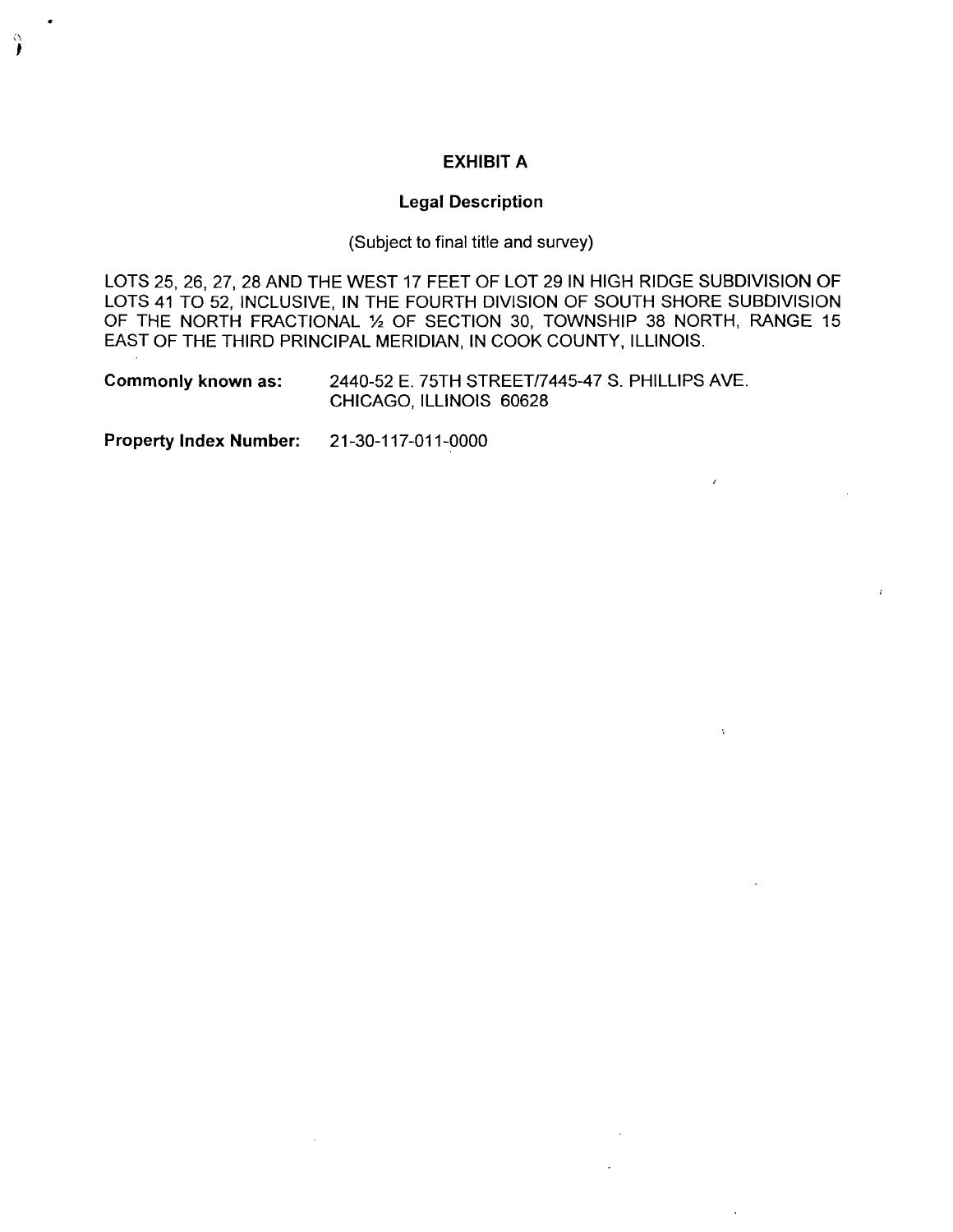# **CITY OF CHICAGO** ECONOMIC DISCLOSURE STATEMENT AND AFFIDAVIT

# **SECTION I - GENERAL INFORMATION**

| A. Legal name of the Disclosing Party submitting this EDS. Include d/b/a/ if applicable:<br>Copper Realty Investments LLC 75th Street Series                                                            |
|---------------------------------------------------------------------------------------------------------------------------------------------------------------------------------------------------------|
| Check ONE of the following three boxes:                                                                                                                                                                 |
| Indicate whether the Disclosing Party submitting this EDS is:<br>$\lfloor \sqrt{\frac{1}{2}} \rfloor$ the Applicant<br>OR.                                                                              |
| 2 [ ] a legal entity holding a direct or indirect interest in the Applicant. State the legal name of the<br><b>OR</b>                                                                                   |
| 3. [ ] a legal entity with a right of control (see Section II.B.1.) State the legal name of the entity in<br>which the Disclosing Party holds a right of control:                                       |
| 2738 N Pine Grove 45B<br>B. Business address of the Disclosing Party:<br>Cago IL 60618                                                                                                                  |
|                                                                                                                                                                                                         |
| C. Telephone: $3129349979$ Fax: $773-305-1990$ Email: <i>mg/kus@</i>                                                                                                                                    |
| eneatiyinvestm<br>D. Name of contact person: <i>Markus</i> Julen                                                                                                                                        |
| E. Federal Employer Identification No. (if you have one): $\int$                                                                                                                                        |
| F. Brief description of contract, transaction or other underiaking (referred to below as the "Matter") to<br>which this EDS pertains. (Include project number and location of property, if applicable): |
| <u>puisition of Building 240-52 E ISTA St &amp; 7445-47S. Phillips</u>                                                                                                                                  |
| G. Which City agency or department is requesting this EDS? Lept of Planning & Dev't                                                                                                                     |
| If the Matter is a contract being handled by the City's Department of Procurement Services, please<br>complete the following: $\sqrt{1/4}$                                                              |
| Specification $\#$ and Contract $\#$                                                                                                                                                                    |
|                                                                                                                                                                                                         |

Ver. 01-01-12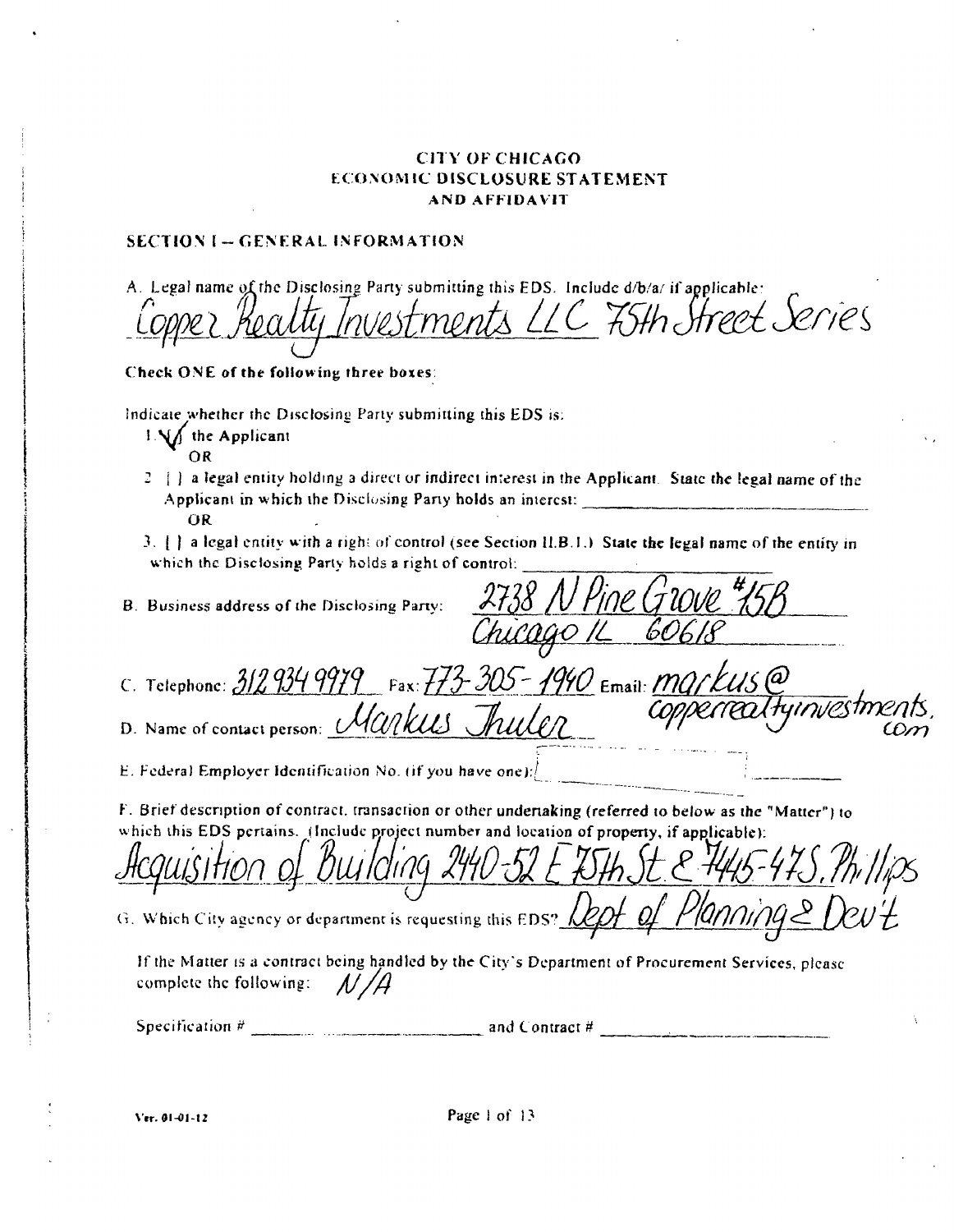#### **SECTION II -- DISCLOSURE OF OWNERSHIP INTERESTS**

#### A. NATURE OF THE DISCLOSING PARTY

| Indicate the nature of the Disclosing Party: $\sqrt{ }$ |                                                                                                                         |
|---------------------------------------------------------|-------------------------------------------------------------------------------------------------------------------------|
| $[]$ Person                                             | M Limited liability company                                                                                             |
| $\{\nmid\}$ Publicly registered business corporation    | [ ] Limited liability partnership                                                                                       |
| [ ] Privately held business corporation                 | $[ ]$ Joint venture                                                                                                     |
| [] Sole proprietorship                                  | [] Not-for-profit corporation                                                                                           |
| [1] General partnership                                 | (Is the not-for-profit corporation also a $501(c)(3)$ )?                                                                |
| [ ] Limited partnership                                 | 11Ycs<br>$1$ No                                                                                                         |
| I l'Itust                                               | [] Other (please specity)                                                                                               |
|                                                         | As consider the company of the company and the second section of the company of the second second company of the second |

2. For legal entities, the state (or foreign country) of incorporation or organization, if applicable:

3. For legal entities not organized in the State of Illinois. Has the organization registered to do business in the State of Illinois as a foreign entity?

 $[$  | Yes

XNA

**B. IF THE DISCLOSING PARTY IS A LEGAL ENTITY:** 

 $\prod N_0$ 

1. List below the full names and titles of all executive officers and all directors of the entity. NOTE: For not-for-profit corporations, also list below all members, if any, which are legal entities. If there are no such members, write "no members." For trusts, estates or other similar entities, list below the legal titleholder(s).

If the entity is a general partnership, limited partnership, lumited liability company, limited liability. partnership or joint venture, list below the name and title of each general partner, managing member. manager or any other person or entity that controls the day-to-day management of the Disclosing Party. NOTE: Each legal entity listed below must submit an EDS on its own behalf.

Name #

SPACE SPACE SPACE SPACE SPACE SPACE SPACE SPACE SPACE SPACE SPACE SPACE SPACE SPACE SPACE SPACE SPACE SPACE SPACE SPACE SPACE SPACE SPACE SPACE SPACE SPACE SPACE SPACE SPACE SPACE SPACE SPACE SPACE SPACE SPACE SPACE SPACE

Title

Manager

 $2.1$ Please provide the following information concerning each person or entity having a direct or indirect beneficial interest (including ownership) in excess of 7.5% of the Disclosing Party. Examples of such an interest include shares in a corporation, partnership interest in a partnership or joint venture.

Page  $2$  of  $13$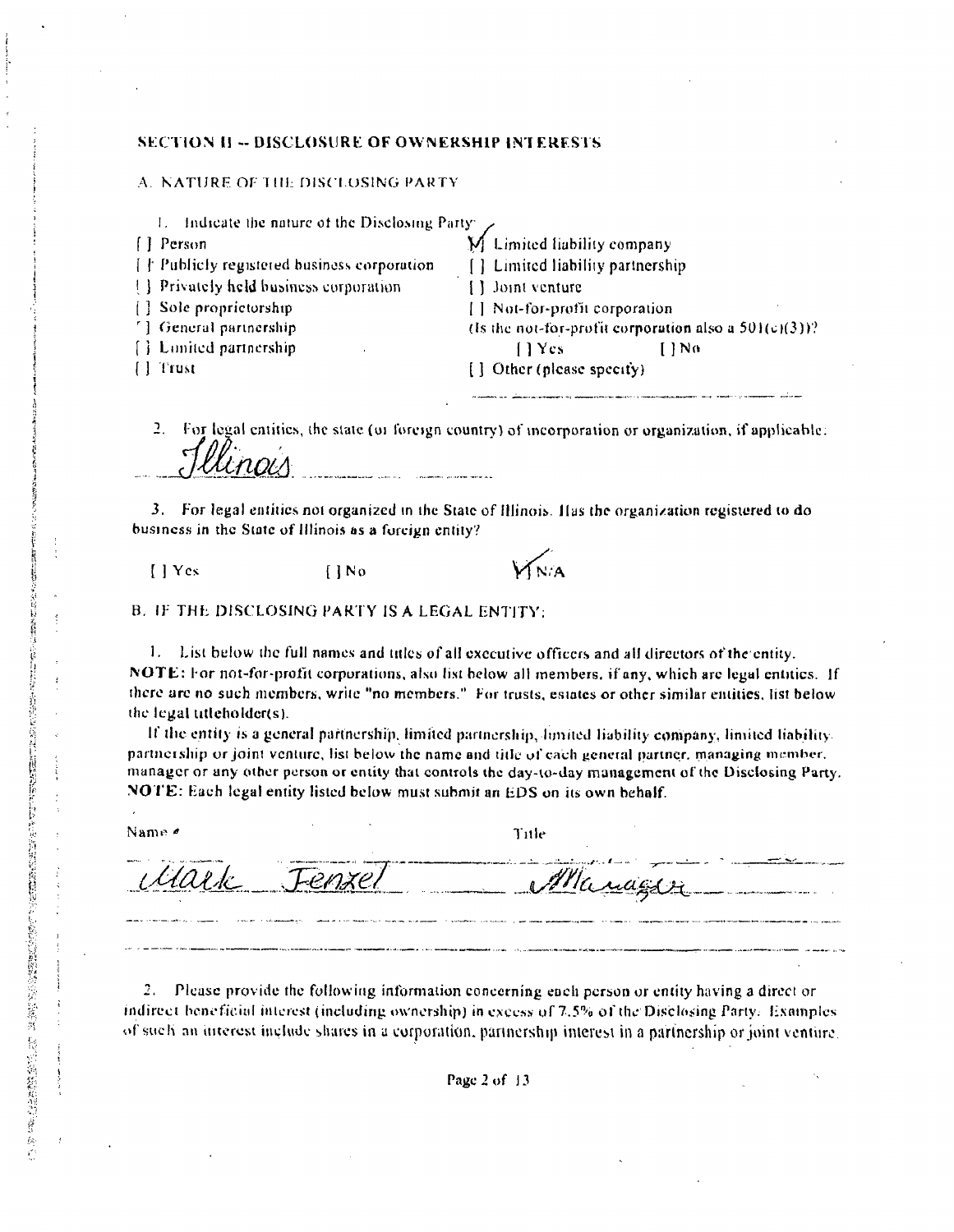interest of a member or manager in a limited liability company, or interest of a beneficiary of a trust. estate or other similar entity. If none, state "None," NOTE: Pursuant to Section 2-154-030 of the Municipal Code of Chicago ("Municipal Code"), the City may require any such additional information from any applicant which is reasonably intended to achieve full disclosure.

| Name | Business Address | Percentage Interest in the                                |
|------|------------------|-----------------------------------------------------------|
|      | ditto above-     | Markus Thuler 2738 NPine Grove 15B Chicago 11 60614 - 90% |
|      |                  |                                                           |

#### **SECTION HI-BUSINESS RELATIONSHIPS WITH CITY ELECTED OFFICIALS**

Has the Disclosing Party had a "business relationship," as defined in Chapter 2-156 of the Municipal Code, with any City elected official in the 12 months before the date this EDS is signed?

 $[$   $\sqrt{$   $\sqrt{$   $\sqrt{}}$   $\sqrt{$   $\sqrt{}}$   $\sqrt{}$   $\sqrt{}$   $\sqrt{}$   $\sqrt{}$   $\sqrt{}$   $\sqrt{}$   $\sqrt{}$   $\sqrt{}$   $\sqrt{}$   $\sqrt{}$   $\sqrt{}$   $\sqrt{}$   $\sqrt{}$   $\sqrt{}$   $\sqrt{}$   $\sqrt{}$   $\sqrt{}$   $\sqrt{}$   $\sqrt{}$   $\sqrt{}$   $\sqrt{}$   $\sqrt{}$   $\sqrt{}$   $\sqrt{}$   $\sqrt{}$   $\sqrt{}$   $\sqrt$ 

 $MN<sub>0</sub>$ 

If yes, please identify below the name(s) of such City elected official(s) and describe such relationship(s):  $N/A$ 

#### SECTION IV -- DISCLOSURE OF SUBCONTRACTORS AND OTHER RETAINED PARTIES

The Disclosing Party must disclose the name and business address of each subcontractor, attorney, lobbyist, accountant, consultant and any other person or entity whom the Disclosing Party has retained or expects to retain in connection with the Matter, as well as the nature of the relationship, and the total amount of the fees paid or estimated to be paid. The Disclosing Party is not required to disclose employees who are paid solely through the Disclosing Party's regular payroll.

"Lobbyist" means any person or entity who undertakes to influence any legislative or administrative action on behalf of any person or entity other than: (1) a not-for-profit entity, on an unpaid basis, or (2) himself. "Lobbyist" also means any person or entity any part of whose duties as an employee of another includes undertaking to influence any legislative or administrative action.

If the Disclosing Party is uncertain whether a disclosure is required under this Section, the Disclosing Party must either ask the City whether disclosure is required or make the disclosure.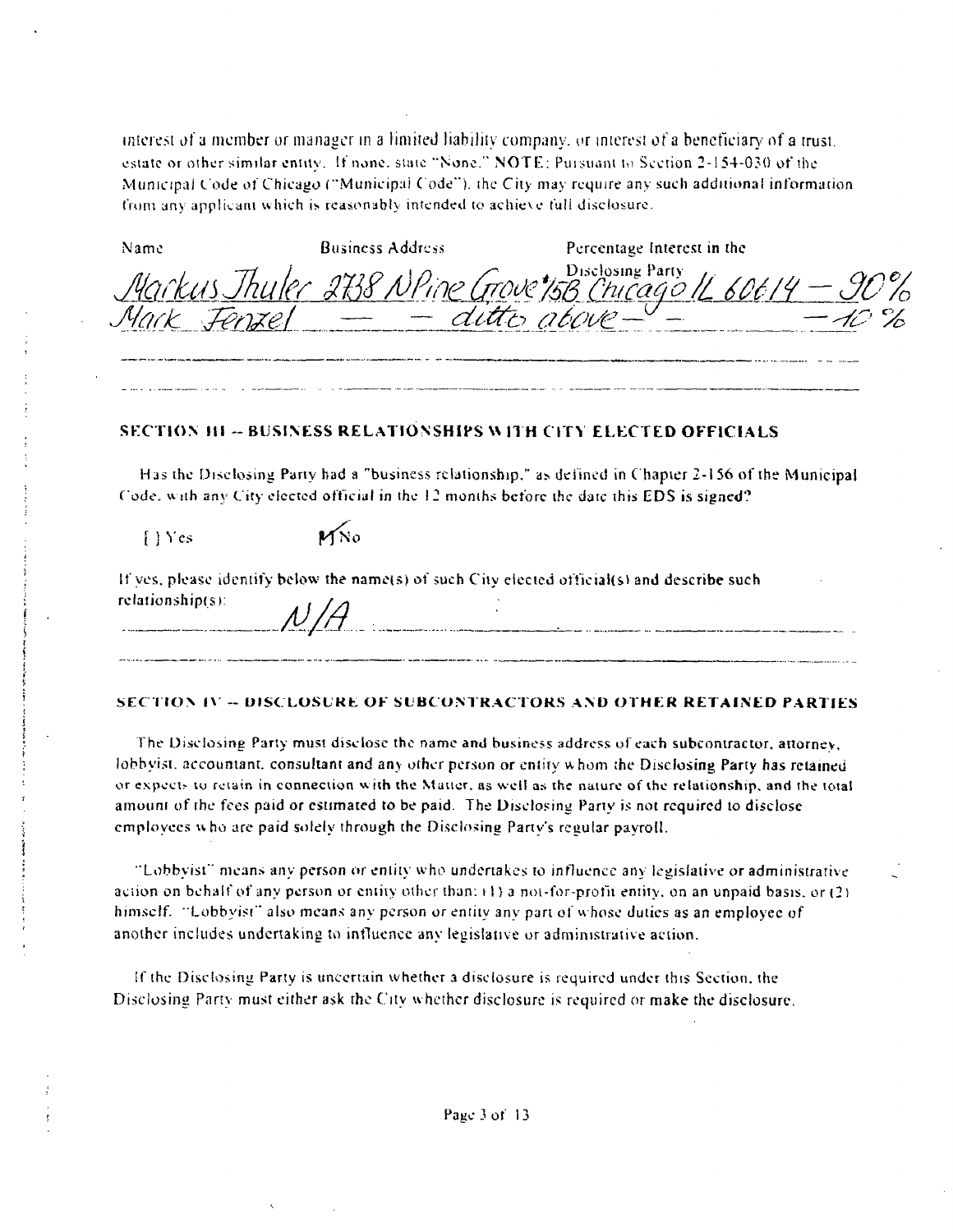Name (indicate whether) retained or anticipated. to be retained)

**Business** Address.

Relationship to Disclosing Party Fees (indicate whether (subcontractor, attorney, lobbyist, etc.)

paid or estimated.) NOTE: "hourly rate" or "t b d." is not an acceptable response. 

(Add sheets if necessary)

Witheck here if the Disclosing Party has not retained, nor expects to retain, any such persons or entities.

# **SECTION V -- CERTIFICATIONS**

 $V/N_0$ 

#### A. COURT-ORDERED CHILD SUPPORT COMPLIANCE

Under Municipal Code Section 2-92-415, substantial owners of business entities that contract with the City must remain in compliance with their child support obligations throughout the contract's term.

Has any person who directly or indirectly owns 10% or more of the Disclosing Party been declared in arrearage on any child support obligations by any Illinois court of competent jurisdiction?

 $|$  | Yes

[1] No person directly or indirectly owns 10% or more of the Disclosing Party

If "Yes," has the person entered into a court-approved agreement for payment of all suppor; owed and is the person in compliance with that agreement?

[ | Yes  $11N<sub>0</sub>$ 

#### **B. FURTHER CERTIFICATIONS**

Pursuant to Municipal Code Chapter 1-23, Article 1 ("Article I")(which the Applicant should consult for defined terms (e.g., "doing business") and legal requirements), if the Disclosing Party submitting this FDS is the Applicant and is doing business with the City, then the Disclosing Party certifies as follows. (i) neither the Applicant nor any controlling person is currently indicted or charged with, or has admitted guilt of, or has ever been convicted of, or placed under supervision for, any criminal offense involving actual, attempted, or conspiracy to commit bribery, theft, fraud, forgery, perjury, dishonesty or deceit against an officer or employee of the City or any sister agency; and (ii) the Applicant understands and acknowledges that compliance with Article I is a continuing requirement for doing business with the City. NOTE. If Article I applies to the Applicant, the permanent compliance timeframe in Article I supersedes some five-year compliance timeframes in certifications 2 and 3 below.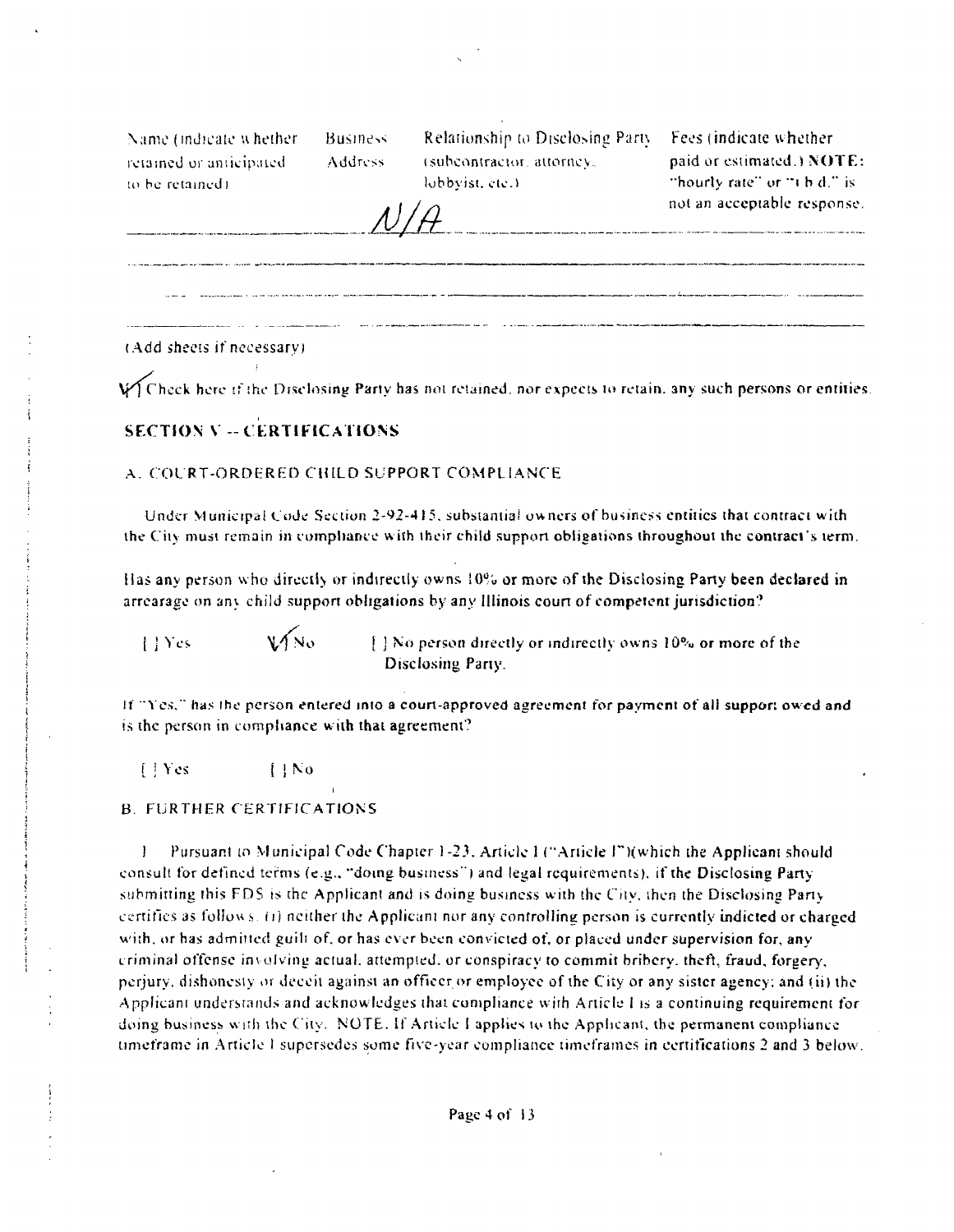2. The Disclosing Party and, if the Disclosing Party is a legal entity, all of those persons or entities identified in Section II.B. Lof this EDS:

- are not presently debarred, suspended, proposed for debarment, declared ineligible or voluntarily  $\mathbf{a}$ excluded from any transactions by any federal, state or local unit of government:
- b. have not, within a five-year period preceding the date of this EDS, been convicted of a criminal offense, adjudged guilty, or had a civil judgment rendered against them in connection with: obtaining, attempting to obtain, or performing a public (federal, state or local) transaction or contract under a public transaction; a violation of federal or state antitrust statutes; fraud; embezzlement: theft: forgery: bribery; falsification or destruction of records; making false statements; or receiving stolen property;
- are not presently indicted for, or criminally or civilly charged by, a governmental entity (federal,  $\mathcal{C}$ state or local) with committing any of the offenses set forth in clause B.2.b. of this Section V:
- have not, within a five-year period preceding the date of this EDS, had one or more public  $d =$ transactions (federal, state or local) terminated for cause or default; and
- e. have not, within a five-year period preceding the date of this EDS, been convicted, adjudged guilty, or found liable in a civil proceeding, or in any criminal or civil action, including actions concerning environmental violations, instituted by the City or by the federal government, any state, or any other unit of local government.
- $3.$  The certifications in subparts  $3.4$  and 5 concern:
- the Disclosing Party:

• any "Contractor" (meaning any contractor or subcontractor used by the Disclosing Party in connection with the Matter, including but not limited to all persons or legal entities disclosed under Section IV, "Disclosure of Subcontractors and Other Retained Parties");

• any "Affiliated Entity" (meaning a person or entity that, directly or indirectly: controls the Disclosing Party, is controlled by the Disclosing Party, or is, with the Disclosing Party, under common control of another person or entity. Indicia of control include, without limitation: interlocking management or ownership; identity of interests among family members, shared facilities and equipment: common use of employees; or organization of a business entity following the ineligibility of a business entity to do business with federal or state or local government, including the City, using substantially the same management, ownership, or principals as the ineligible entity): with respect to Contractors, the term Affiliated Entity means a person or entity that directly or indirectly controls the Contractor, is controlled by it, or, with the Contractor, is under common control of another person or entity;

• any responsible official of the Disclosing Party, any Contractor or any Affiliated Entity or any other official, agent or employee of the Disclosing Party, any Contractor or any Affiliated Entity, acting pursuant to the direction or authorization of a responsible official of the Disclosing Party, any Contractor or any Affiliated Entity (collectively "Agents").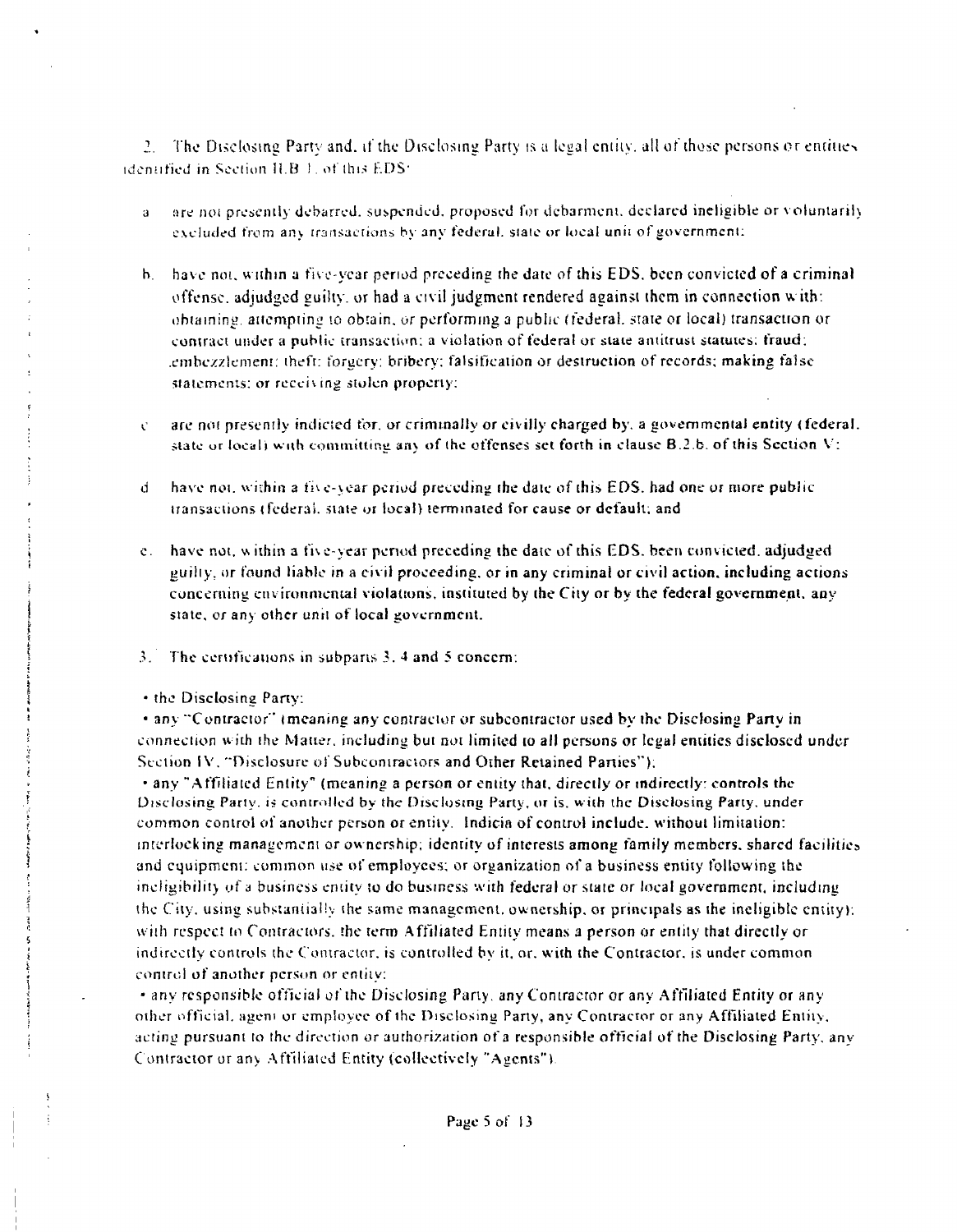Neither the Disclosing Party, nor any Contractor, nor any Affiliated Entity of either the Disclosing Party or any Contractor nor any Agents have, during the five years before the date this EDS is signed, or, with respect to a Contractor, an Affiliated Entity, or an Affiliated Entity of a Contractor during the five years before the date of such Contractor's or Affiliated Entity's contract or engagement in connection with the Matter:

- a. bribed or attempted to bribe, or been convicted or adjudged guilty of bribery or attempting to bribe, a public officer or employee of the City, the State of Illinois, or any agency of the federal government or of any state or local government in the United States of America, in that officer's or employee's official capacity;
- b. agreed or colluded with other bidders or prospective bidders, or been a party to any such agreement, or been convicted or adjudged guilty of agreement or collusion among bidders or prospective bidders, in restraint of freedom of competition by agreement to bid a fixed price or otherwise; or
- c. made an admission of such conduct described in a, or b, above that is a matter of record, but have not been prosecuted for such conduct, or
- d. violated the provisions of Municipal Code Section 2-92-610 (Living Wage Ordinance).

4. Neither the Disclosing Party, Affiliated Entity or Contractor, or any of their employees, officials, agents or partners, is barred from contracting with any unit of state or local government as a result of engaging in or being convicted of (1) bid-rigging in violation of 720 ILCS 5/33E-3; (2) bid-rotating in violation of 720 ILCS 5/33E-4; or (3) any similar offense of any state or of the United States of America that contains the same elements as the offense of bid-rigging or bid-rotating.

5. Neither the Disclosing Party nor any Affiliated Entity is listed on any of the following lists maintained by the Office of Foreign Assets Control of the U.S. Department of the Treasury or the Bureau of Industry and Security of the U.S. Department of Commerce or their successors: the Specially Designated Nationals List, the Denied Persons List, the Unverified List, the Entity List and the Debarred List.

6. The Disclosing Party understands and shall comply with the applicable requirements of Chapters 2-55 (Legislative Inspector General), 2-56 (Inspector General) and 2-156 (Governmental Ethics) of the Municipal Code.

 $\sim$  7. If the Disclosing Party is unable to certify to any of the above statements in this Part B (Further Certifications), the Disclosing Party must explain below:

| N/H<br>The contract contract of the contract of the contract complex and contract contract of |  |
|-----------------------------------------------------------------------------------------------|--|
| -                                                                                             |  |
|                                                                                               |  |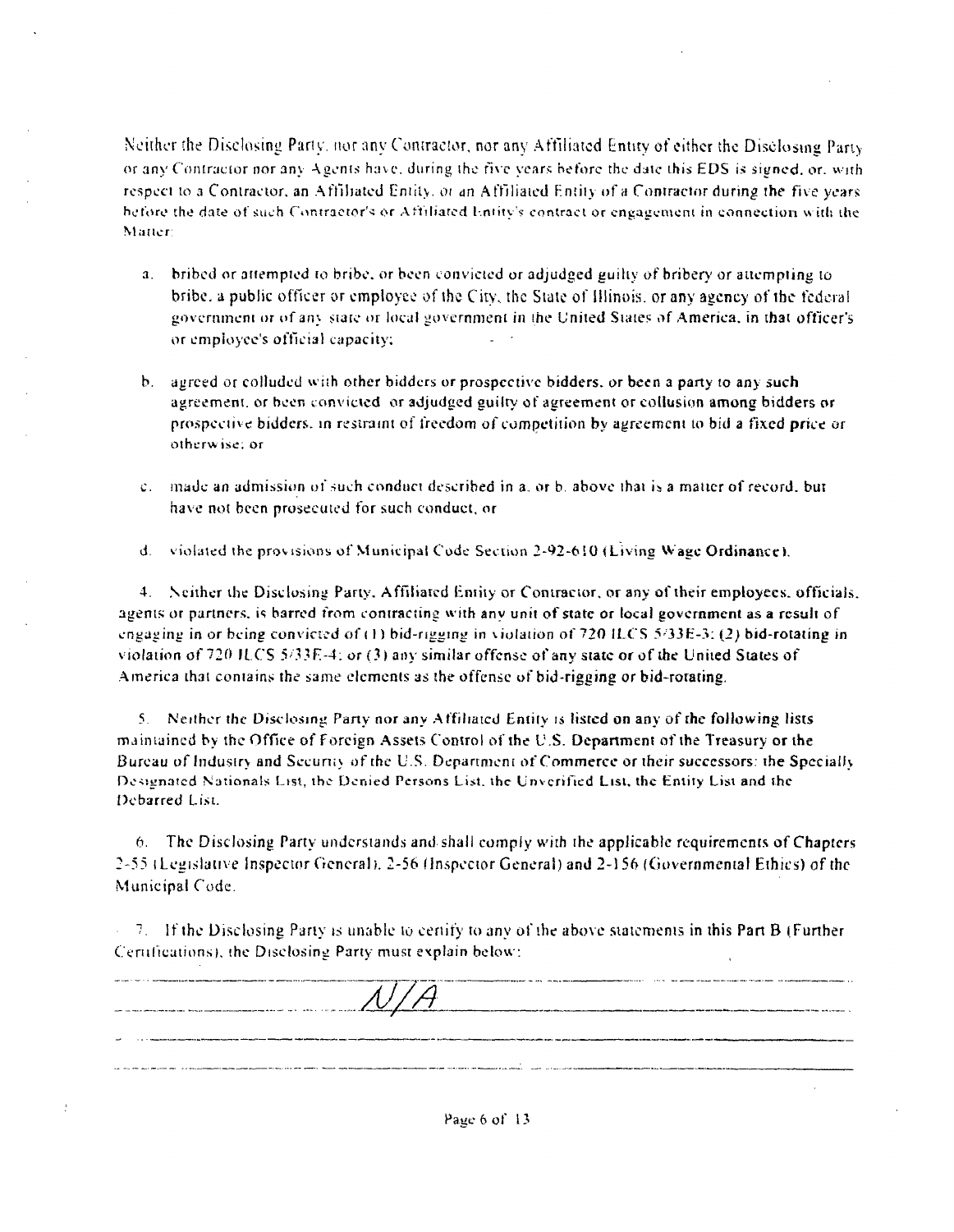If the letters "NA." the word "None." or no response appears on the lines above, it will be conclusively presumed that the Disclosing Pany certified lo the abuve siaicmenis.

S To the best ofthe Disclosing Party's know ledge aller reasonable inquiry, ihe following is a complete list of all current employees of the Disclosing Party who were, at any time during the 12nionih period preceding the execution date of this EDS. an employee, or elected or appointed official, of the City of Chicago (if none, indicate with " $N/A$ " or "none")  $N/H$ 

9. To the best of the Disclosing Party's knowledge after reasonable inquiry, the following is a complete list of all gifts that the Disclosing Party has given or caused to be given, at any time during the 12-month period preceding the execution date of this EDS. to an employee, or elected or appointed official, of the City of Chicago. For purposes of this statement, a "gift" does not include: (i) anything made generally a\ aiiable to City employees or to the general public, or (ii) food or drink provided in the course of ot'ficial City business and having a retail value of less than S20 per recipient (if none, indicate with "N A" or "none"). As to any gift listed below, please also list the name of the City recipient.

### C. CERTIFICATION OF STATUS AS FINANCIAL INSTITUTION

1 The Disclosing Pany certifies ihai the Disclosing Party (check one)

 $\bigcap$  is  $\bigvee$  is not

a "financial institution ' as defined in Section 2-32-455(h) ofthe Municipal Code.

2 If the Disclosing Party IS a financial institution, then the Disclosing Party pledges:

"\Vc are not and w ill not become a predatory lender as defined in Chapter 2-32 ofthe Municipal Code. W e furihcr pledge that none of our affiliates is. and none of them will become, a predatory tender as defined in Chapter 2-32 of the Municipal Code. We understand that becoming a predatory lender or becoming an affiliate of a predatory lender may result in the loss of the privilege of doing business with the City."

If the Disclosing Party is unable to make this pledge because it or any of its affiliates (as defined in Section 2-32-435(b) of ihe Municipal Code) is a predatory lender within the meaning of Chapter 2-32 ofthe Municipal Code, e.vplain here (attach additional pages if necessary):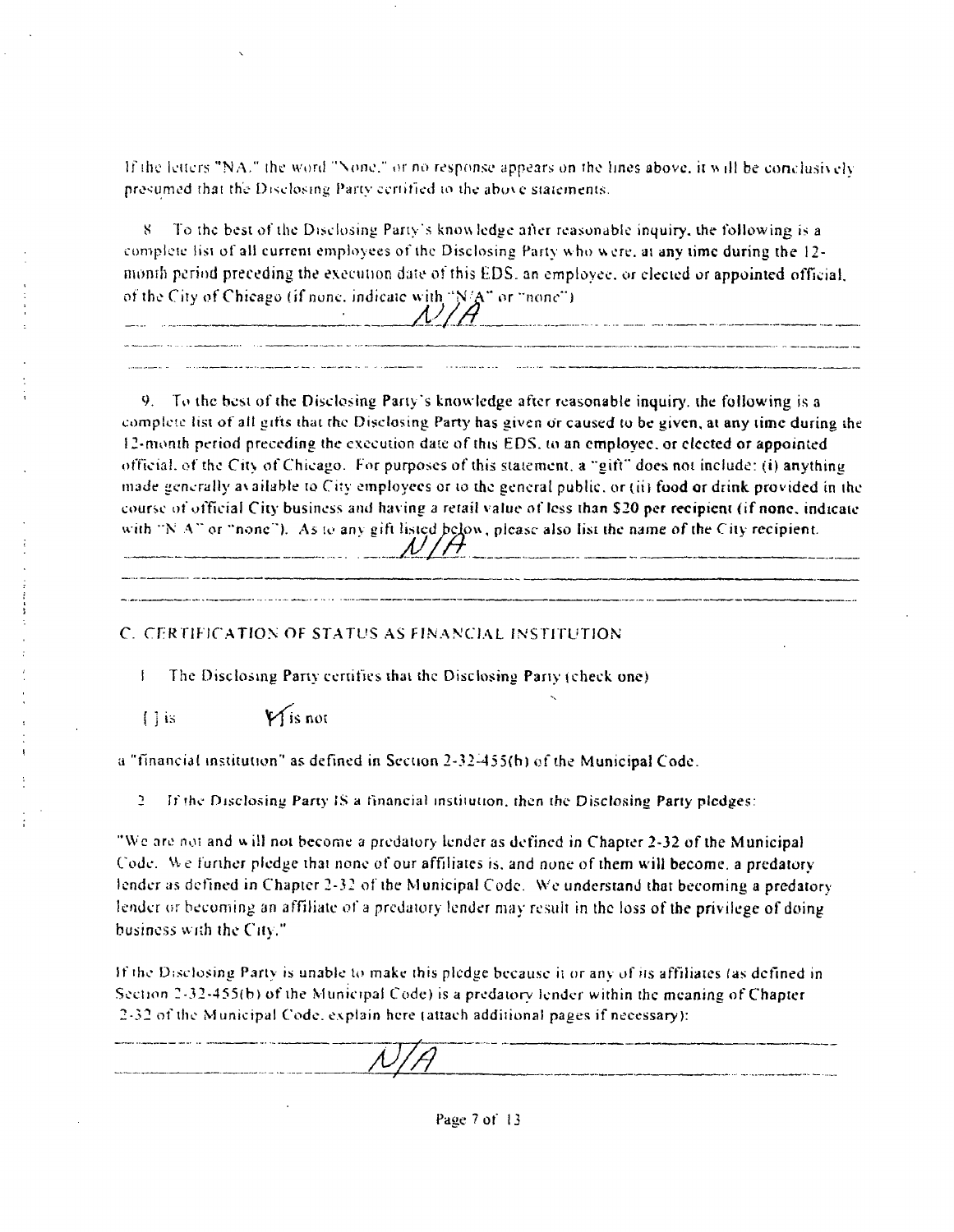If the letters "NA," the word "None." or no response appears on the lines above, it will be conclusively presumed that the Disclosing Party certified to the above statements.

#### D. CERTIFICATION REGARDING INTEREST IN CITY BUSINESS

Any words or terms that are defined in Chapter  $2-156$  of the Municipal Code have the same meanings when used in this Part D.

<sup>I</sup> . In accordance with Section 2-156-1 10 of the Municipal Code; Does any official or employee of the City have a financial interest in his or her own name or in the name of any other person or entity in the Matter?

 $\bigcup Y$ cs  $\bigcup$ No

I

NOTE: If you checked "Yes" to Item D.1., proceed to Items D.2. and D.3. If you checked "No" to Item D.I.". proceed to Part E.

2 Unless sold pursuant to a process of competitive bidding, or otherwise permitted, no City elected official or empioyec shall have a financial interest in his or her own name or in the name of any other person or entity in the purchase of any property that (i) belongs to the City, or (ii) is sold for taxes or assessments, or (iii) is sold by virtue of legal process at the suit of the City (collectively. "City Property Sale"). Compensation for property taken pursuant to the City's eminent domain power does not constitute a financial interest within the meaning of this Part D.

Does the Matter mvolve a City Property Sale?

(lYes {JNo

3. If you checked "Yes" to Item D I . provide the names and business addresses of the City officials or employees having such interest and identify the nature of such interest:

| Name | <b>Business Address</b> | Nature of Interest |
|------|-------------------------|--------------------|
|      |                         |                    |
|      |                         |                    |
|      |                         |                    |

4, The Disclosing Party further certifies that no prohibited financial interest in the Matter will be acquired by any City official or empioyec.

#### E CERTIFICATION REGARDING SLAVERY ERA BUSINESS

Please check either 1. or 2. below. If the Disclosing Party checks 2.. the Disclosing Party must disclose below or in an aiiachment to ihis EDS ail information required by paragraph 2. Failure to

Page 8 of 13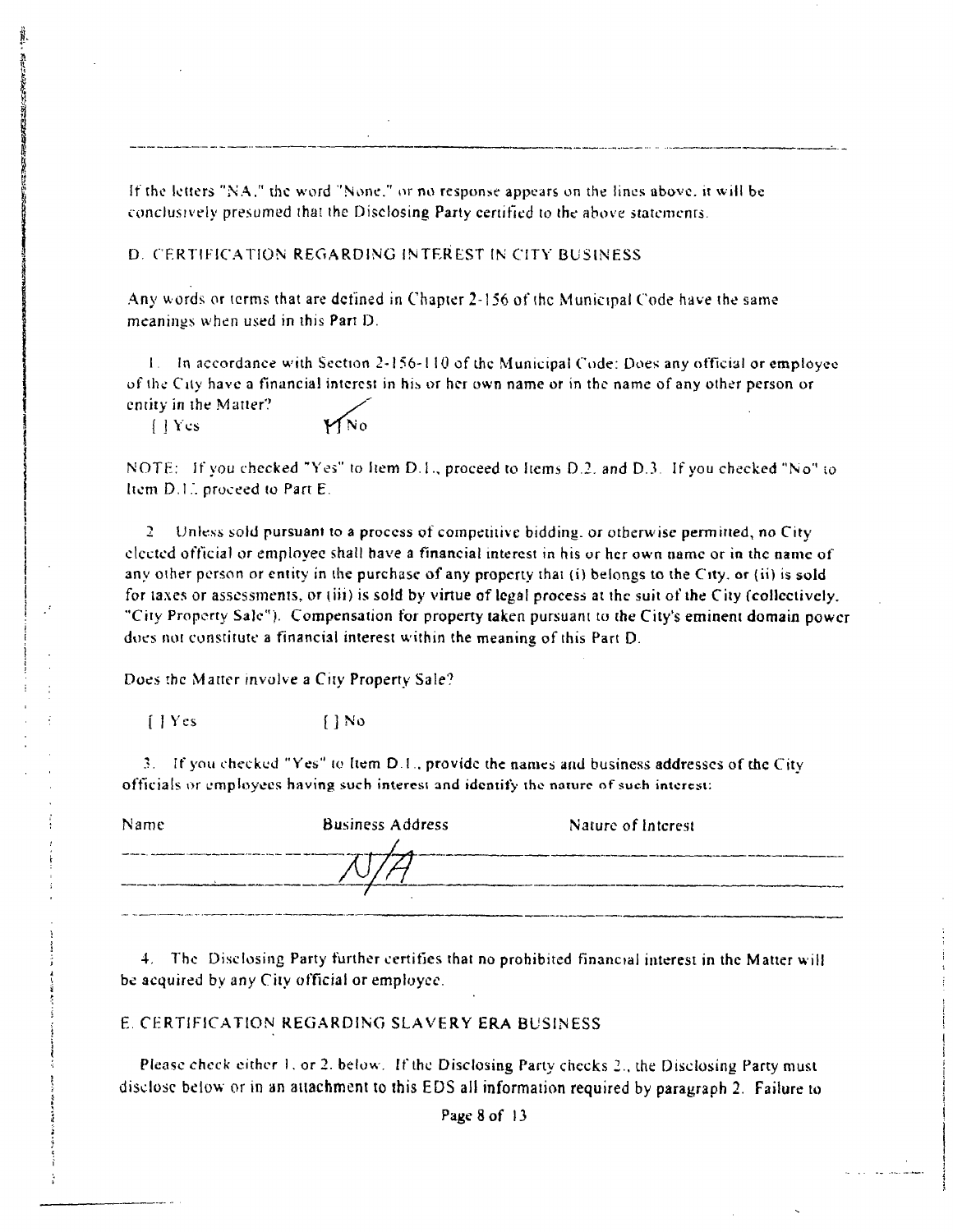comply with these disclosure requirements may make any contract entered into with the City in connection with the Matter vuidable by the City.

1. The Disclosing Party verifies that the Disclosing Party has searched any and all records of the Disclosing Parly and any and all predecessor entities regarding records of investments or profits from slavery or slaveholder insurance policies during the slavery era (including insurance policies issued to slaveholders that provided coverage for damage to or injury or death of their slaves), and the Disclosing Party has found no such records.

2. The Disclosing, Party verifies thai, as a result of conducting the search in step 1 above, the Disclosing Party has found records of investments or profits from slavery or slaveholder insurance policies. The Disclosing Party verifies that the following constitutes full disclosure of all such records, including the names of any and all slaves or slaveholders described in those records;

.<br>Na anglo nga <del>sa kapanga</del>n nasisana ngapapan na pag-agamikan ito ng ngang na ang na ito n<del>agpakapa</del> sa tagang na pa 

#### **SECTION VI -- CERTIFICATIONS FOR FEDERALLY FUNDED MATTERS**

.NOTE; If the Matter is federally funded, complete this Seciion VI. If the Matter is not federally funded, proceed to Section VII. For purposes of this Section VI, tax credits allocated by the City and proceeds of debt obligations of the C ity are not federal funding.

#### A. CERTIFICATION REGARDING LOBBYING

 $I_1$ . List below the names of all persons or entities registered under the federal Lobbying Disclosure Act of 1995 who have made lobbying contacts on behalf of the Disclosing Party with respect to ihe Matter; ( Add sheets if necessary);

 $\label{eq:1} \begin{minipage}{0.9\textwidth} \begin{minipage}{0.9\textwidth} \centering \begin{minipage}{0.9\textwidth} \centering \end{minipage} \begin{minipage}{0.9\textwidth} \centering \begin{minipage}{0.9\textwidth} \centering \end{minipage} \begin{minipage}{0.9\textwidth} \centering \end{minipage} \begin{minipage}{0.9\textwidth} \centering \end{minipage} \begin{minipage}{0.9\textwidth} \centering \end{minipage} \begin{minipage}{0.9\textwidth} \centering \end{minipage} \begin{minipage}{0.9\textwidth} \centering \end{min$ 

.<br>التعاليد بيرون مانيون مكافات مواسطات محمدة الإيروبيليا في و كان الإيروب و تجاوز المجاوز و واستقلابي

(If no explanation appears or begins on the lines above, or if the letters "NA" or if the word "None" appear, it will be conclusively presumed that the Disclosing Party means thai NO persons or entities registered under the Lobbying Disclosure Act of 1995 have made lobbying contacts on behalf of the Disclosing Party with respect to the Matter.)

2. The Disclosing Party has not spent and will not expend any federally appropriated funds to pay any person or entity listed in Paragraph A.!. above for his or her lobbying activities or to pay any person or entity to influence or attempt lo influence an officer or employee of any agency, as defined by applicable federal law, a member of Congress, an officer or employee of Congress, or an employee of a member of Congress, m conneciion with ihe award of any federally funded contract, making any tcderally funded gram or loan, entering into any cooperative agreement, or to extend, continue, renew, amend, or modify any federally funded contract, grant, loan, or cooperative agreement.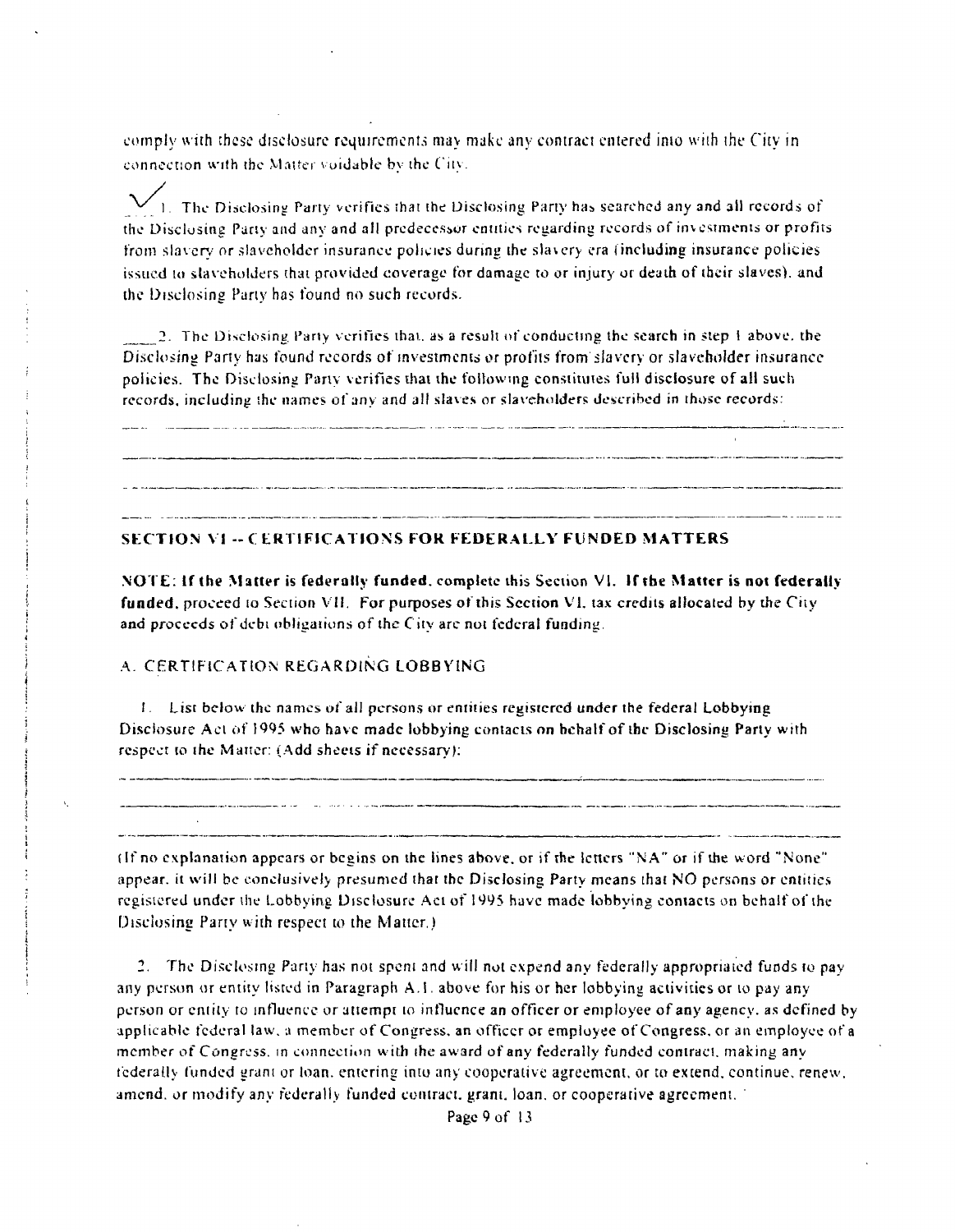3. The Disclosing Party will submit an updated certification at the end of each calendar quarter in which there occurs any event that materially affects the accuracy of the statements and information set forth in paragraphs A.1, and A.2, above.

4. The Disclosing Party certifies that either. (i) it is not an organization described in section  $501(e)(4)$  of the Internal Revenue Code of 1986; or (ii) it is an organization described in section  $501(c)(4)$  of the Internal Revenue Code of 1986 but has not engaged and will not engage in "Lobbving" Activities".

5. If the Disclosing Party is the Applicant, the Disclosing Party must obtain certifications equal in form and substance to paragraphs A.1, through A.4, above from all subcontractors before it awards any subcontract and the Disclosing Party must maintain all such subcontractors' certifications for the duration of the Matter and must make such certifications promptly available to the City upon request.

#### B. CERTIFICATION REGARDING EQUAL EMPLOYMENT OPPORTUNITY

If the Matter is federally funded, federal regulations require the Applicant and all proposed subcontractors to submit the following information with their bids or in writing at the outset of negotiations.

Is the Disclosing Party the Applicant?

 $[$  | Yes  $[$  | No

If "Yes," answer the three questions below:

1. Have you developed and do you have on file affirmative action programs pursuant to applicable federal regulations? (See 41 CFR Part 60-2.)  $1 Yes$  $[$  | No

2. Have you filed with the Joint Reporting Committee, the Director of the Office of Federal Contract Compliance Programs, or the Equal Employment Opportunity Commission all reports due under the applicable filing requirements?

 $\bigcap$  No  $[$  | Yes

3. Have you participated in any previous contracts or subcontracts subject to the equal opportunity clause?

 $[$  | Yes  $\Box$  No

If you checked "No" to question 1, or 2, above, please provide an explanation:

Page 10 of 13

 $\ell$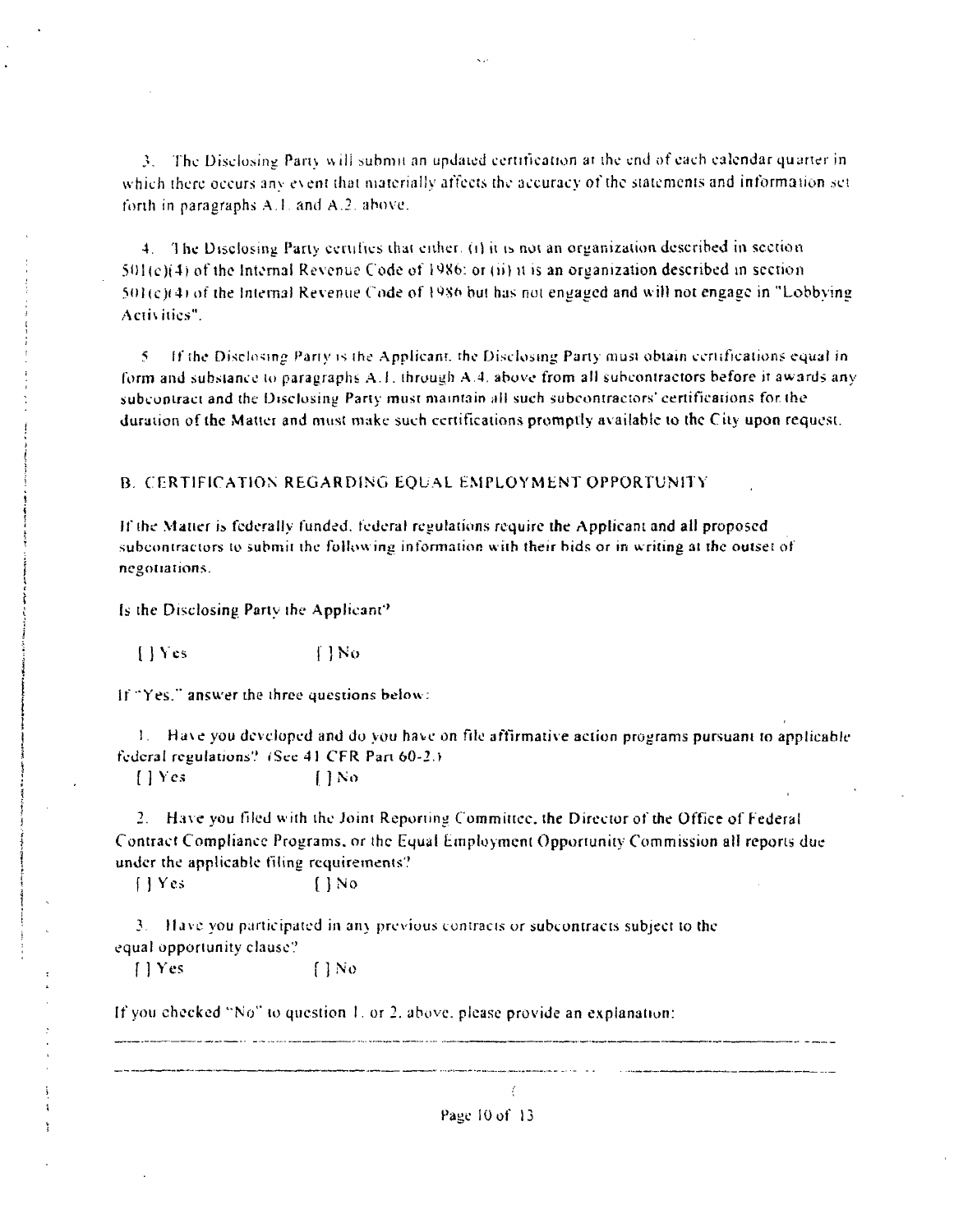### SECTION VII - ACKNOWI EDGMENTS, CONTRACT INCORPORATION. C OMFLLANCE. PENALTIES, DISCLOSURE

The Disclosing Party understands and agrees thai:

A. The certifications, disclosures, and acknowledgments contained in this EDS will become part of any contract or other agreement between the Applicant and the City in connection with the Matter, whether procurement. City assistance, or other City aciion. and are material inducements to the City's execution of any contraci or taking other action with respect to the Matter. The Disclosing Party understands that it must comply with all statutes, ordinances, and regulations on which this EDS is based.

B. The City's Governmental Ethics and Campaign Financing Ordinances. Chapters 2-156'and 2-164 of the Municipal Code, impose certain duties and obligations on persons or cntiiies seeking City contracts, work, business, or transactions. The full text of these ordinances and a training program is available on line at www.cityofchicago.org Ethics, and may also be obtained from the City's Board of Ethics, 740 N.

Sedgwick St., Suite 500, Chicago. IL  $60610$ ,  $(312)$  744-9660. The Disclosing Party must comply fully with the applicable ordinances.

C, If the City determines that any information provided in this EDS is false, incomplete or inaccurate, any contract or other agreement in connection with which it is submitted may be rescinded or be void or voidable, and the City may pursue any remedies under the contract or agreement (if not rescinded or void), at law, or in equity, including terminating the Disclosing Party's participation in the Matter and or declining to allow the Disclosing Party to participate in other transactions with the City. Remedies at law fur a false statement of material fact may include incarceration and an award to the City of treble damages.

 $D$ . It is the City's policy to make this document available to the public on its Internet site and/or upon request. Some or all of the information provided on this EDS and any attachments to this EDS may be made available to the public on the Internet. in response to a Freedom of Information Act request, or otherwise. By completing and signing this EDS. the Disclosing Pany waives and releases any possible rights or claims which il may have against the City in connection with the public release of information contained in this EDS and also authorizes the City to verify the accuracy of any information submitted  $\gamma$ in this FDS.

E. The information pro\ ided in this EDS musi be kepi current. In the event of changes, the Disclosing Party must supplement this EDS up lo the time the City takes action on the Matter. If Ihe Matter is a contract being handled by the City's Department of Procurement Services, the Disclosing Party must update this EDS as the contract requires. NOTE: With respect to Matters subject to Article I of Chapter 1-23 of the Municipal Code (imposing PERMANENT INELIGIBILITY for certain specified offenses), the intbrmaiion provitied herein regarding eligibility must be kept current for a longer period, as required by Chapter !-23 and Section 2-1 54-020 of the Municipal Code.

The Disclosing Pany represents and warrants that;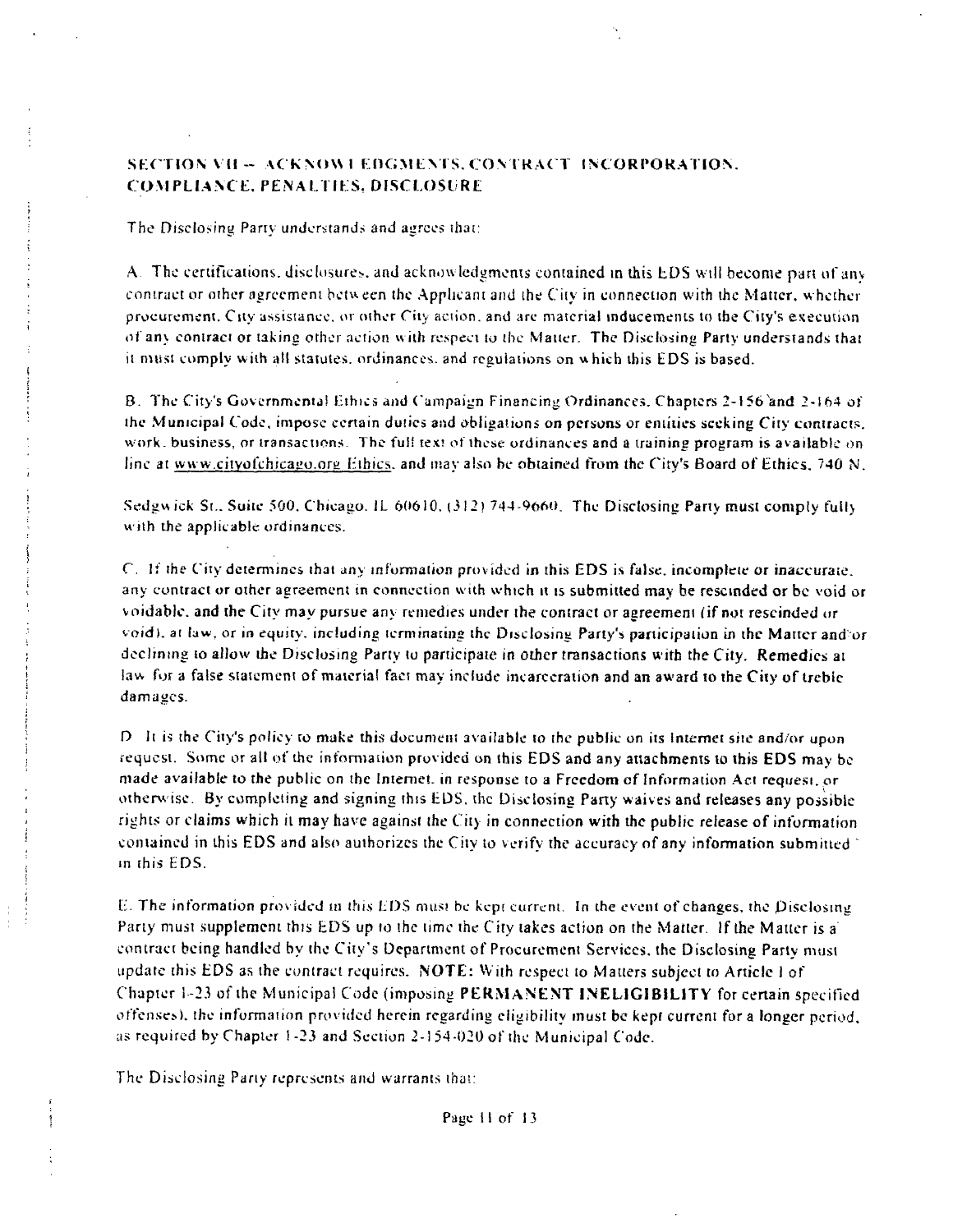$F.1$ . The Disclosing Party is not delinquent in the payment of any tax administered by the Illinois Department of Revenue, nor arc the Disclosing Party or its Affiliated Entities delinquent in paying any fine, fee, tax or other charge owed to the City. This includes, but is not limited to, all water charges, sewer charges, license fees, parking tickets, property taxes or sales taxes.

r.2 If ilie Disclosing Parly is the Applicant, the Disclosing Pany and its Affiliated Entities will not use, nor permit their subcontractors lo use, any facility listed by the U.S. E.P.A. on the ledcral Excluded Parties List System ("EPLS") maintained by the U. S. General Services Administration.

 $F.3$  If the Disclosing Party is the Applicant, the Disclosing Party will obtain from any coninictors.'subeoniraetors hired or lo be hired in connection with the Mutter certifications equal in form and substance to those in F.1, and F.2, above and will not, without the prior written consent of the  $C$ ity, use any such contraetor/subcontractor that does not provide such certifications or that the Disclosing Party has reason to believe has not provided or cannot provide truthful certifications.

NOTE: If the Disclosing Party cannot certify as to any of the items in  $F.1, F.2$ , or  $F.3$ , above, an explanatory statement must be attached to this EDS.

#### CERTIFICATION

Under penalty of perjury, the person signing below:  $(1)$  warrants that he/she is authorized to execute this EDS and Appendix A (if applicable) on behalf of the Disclosing Party, and (2) warrants that all certifications and statements contained in this EDS and Appendix A (if applicable) are true, accurate and complete as of the date furnished to the City.  $\mathbf{r}$ À

| Investments LLC 25th Street Series                                                                                                         |
|--------------------------------------------------------------------------------------------------------------------------------------------|
| (Print or type name of Disclosing Party)                                                                                                   |
| By:                                                                                                                                        |
| (Sign here)                                                                                                                                |
|                                                                                                                                            |
| (Print or type name of person signing)                                                                                                     |
| membe n                                                                                                                                    |
| (Print or type title of person signing)                                                                                                    |
|                                                                                                                                            |
| Signed and sworn to before me on (date) MARCH + 16.2017                                                                                    |
| $C$ COK<br>County, $k \rightarrow \omega$ (state).<br>at                                                                                   |
| OFFICIAL SEAL<br>Notary Public.<br>LAWRENCE STENGEL                                                                                        |
| <b>NOTARY PUBLIC</b><br>State of Illinois . County of Cook<br>6.192017<br>Commission expires:<br>Cammission 321260 - Expires Aug. 19, 2017 |

Page 12 of 13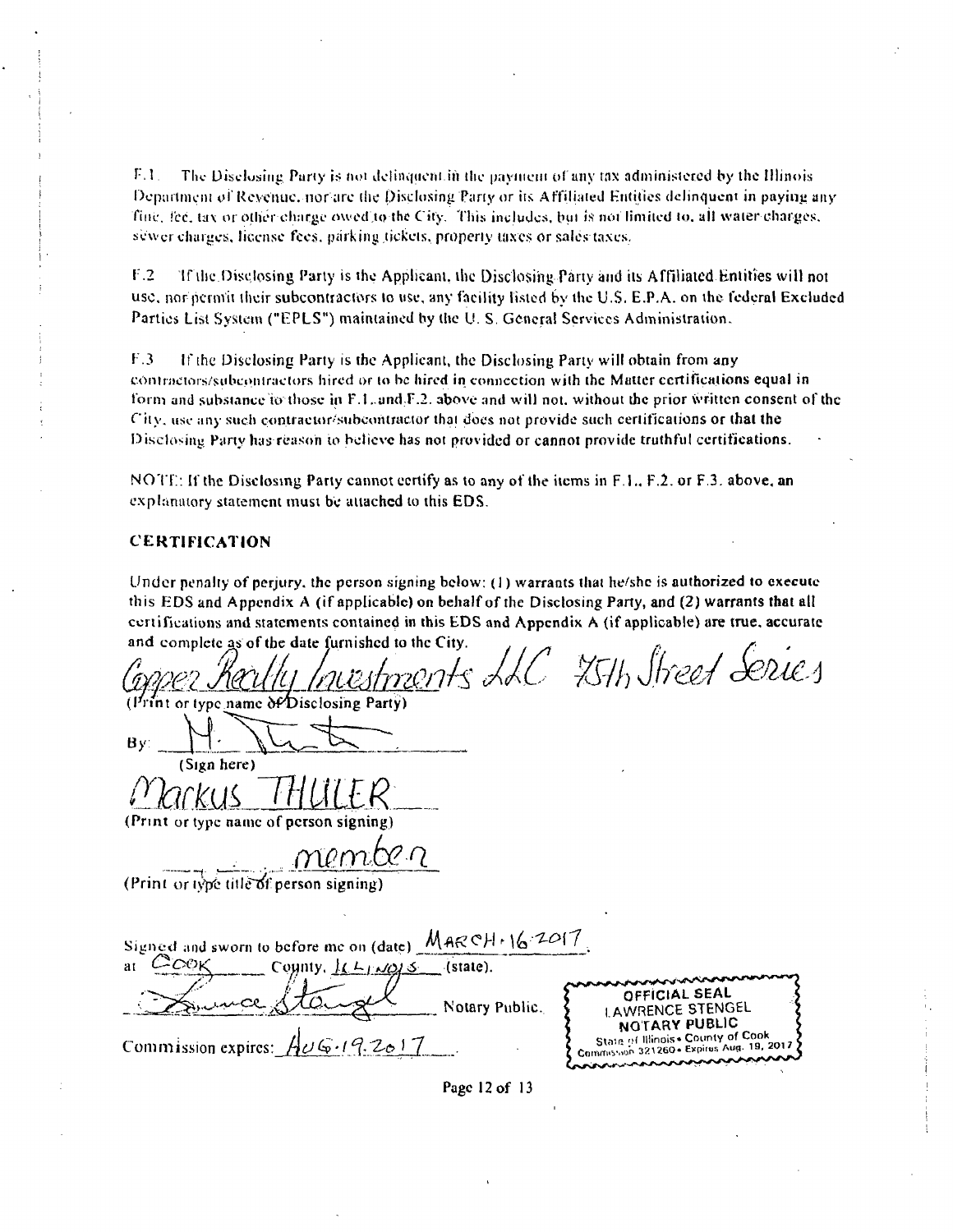#### CITY OF CHICAGO ECONOMIC DISCLOSURE STATEMENT AND AFFIDAVIT APPENDIX A

#### FAMILIAL RELATIONSHIPS W ITH ELECTED CITV OFFICIALS AND DEPARTMENT HEADS

This Appendix is to be completed only by (a) the Applicant, and (b) any legal entity which has a direct ownership interest in the Applicant exceeding 7.5 percent. It is not to be completed by any legal entity which has only an indirect ownership interest in the Applicant.

Under Municipal Code Seciion 2-154r0l5. the Disclosing Pany must disclose whether such Disclosing Party or any "Applicable Party" or any Spouse or Domestic Partner thereof currently has a "familial relationship" with any elected city official or department head. A "familial relationship" exists if, as of the date this EDS is signed, ihe Disclosing Party or any "Applicable Pany" or any Spouse or Domestic Partner thereof is related to the mayor, any aldennan. the city clerk, the city treasurer or any city dcpartineni head as spouse or domestic panner or as any of the following, whether by blood or adoption; parent, child, brother or sister, aunt or uncle, niece or nephew, grandparent, grandchild, father-in-law, mother-in-law, son-in-law, daughter-in-law, stepfather or stepmother, stepson or stepdaughter, stepbrother or stepsister or half-brother or half-sister.

"Applicable Party" means  $(1)$  all executive officers of the Disclosing Party listed in Section ILB.1.a.. if the Disclosing Party is a corporation: all partners of the Disclosing Pany, if the Disclosing Party is a general partnership: all general partners and limited partners ofthe Disclosing Pany. if the Disclosing Party is a limited partnership, alt managers, managing members and members of the Disclosing Pany , if the Disclosing Party is a limited liability company; (2) all principal officers of the Disclosing Party; and (3) any person having more than a 7.5 percent ownership interest in the Disclosing Party. "Principal officers" means the president, chief operating otTicer, executive director, chief financial ofticer. treasurer or secretary of a legal entity or any person exercising similar authority.

Does the Disclosing Party or any "Applicable Party" or any Spouse or Domestic Partner thereof currently have a "familial relationship" with an elected city official or department head?

*[ j V es ^yfNo* 

If yes, please identify below (1) the name and title of such person. (2) the name of the legal entity to which such person is connected; (3) the name and title of the elected city official or department head to whom such person ha.s a familial relationship, and (4) the precise nature of such familial relationship.